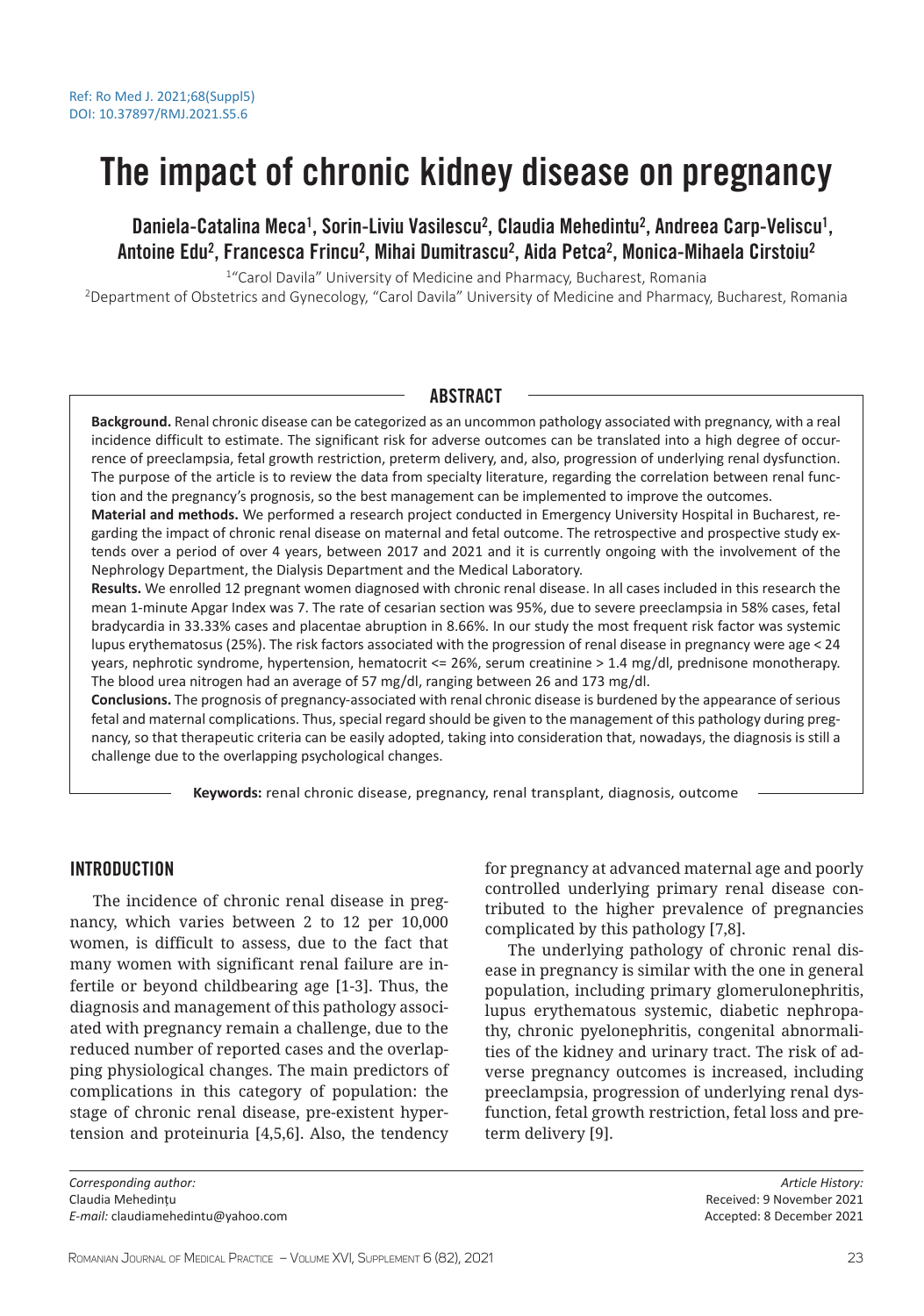The classic definition as an alteration in renal function, characterized by a glomerular filtration rate<60 mL/min for a minimum of 3 months, is not accurate in pregnancy due to the increase of renal blood flow and glomerular hyperfiltration [7]. The most frequent involved pathologies which led to chronic renal disease are diabetes, lupus erythematous systemic, primary glomerulonephritis, polycystic renal disease and pyelonephritis. Pregnant women with polycystic kidney disease have increased risk for pyelonephritis, preterm birth and preeclampsia, independent of the presence of previous proteinuria and hypertension [10]. Pregnancy associated with chronic kidney disease involves numerous maternal-fetal complications: preeclampsia, intrauterine growth restriction, intrauterine fetal death, premature birth, aggravation of declining renal function, gestational diabetes or anemia, caesarean operation [4].

The aim of our study was to assess the impact of chronic kidney disease on pregnancy.

## MTERIAL AND METHODS

We performed a clinical trial at Emergency University Hospital in Bucharest, regarding the impact of chronic renal disease on maternal and fetal outcome.

The retrospective and prospective study extends over a period of over 4 years, between 2017 and 2021, and it is currently ongoing with the involvement of the Nephrology Department, the Dialysis Department and the Medical Laboratory.

The study has the approval of The Ethics Council and all enrolled patients signed the informed consent.

We included in our study only pregnant patients with chronic kidney disease. Preoperative assessment included routine blood tests and biochemical urine tests, summary and urinalysis. Also, all patients underwent computerized tomography. The parameters considered were age, complete blood tests, urine tests, symptoms at presentation such as fever and pain location, affected sides, associated disease, gestational age, preeclampsia, intrauterine growth restriction, intrauterine fetal death, premature birth, aggravation of declining renal function, gestational diabetes or anemia, caesarean operation.

All collected data were analyzed and interpreted using Microsoft Word 2013 and Microsoft Excel 2013. Simple descriptive statistics were calculated. The data collected were compared with those obtained from systematic electronic research was performed using PubMed and UpToDate, aiming for meta-analyses, systematic reviews, randomized controlled trials, clinical trials that are in accordance with the clinical practice guidelines published by American College of Obstetrics and Gynecology and Royal College of Obstetricians and Gynecologists. Search words were "chronic renal failure", "pregnancy", "renal transplant".

# RESULTS

In our study we enrolled 12 pregnant women diagnosed with chronic renal disease: three of them with lupus erythematous systemic, three patients with polycystic renal disease, three with glomerulonephritis, two with pyelonephritis and one with renal transplant.

For the first one, maternal age varied between 21 and 28 years old, and all the patients included in the study had anemia (average Hb of 7.5 g/dl), thrombocytopenia (150,000/mm3 ), elevated serum creatinine (average of 3.95 mg/dl). All cases resulted in premature births, with an average gestational age of 31 weeks. The average fetal weight was 1,580 grams, with a 1-minute Apgar Index of 7. The risk of flare was also significant, reporting a case of macrophage activation syndrome which led to exitus.

For the group represented by polycystic renal disease, the maternal age varied between 23 and 41 years old and the mean serum creatinine was 1.45 mg/dl. The average gestational ages were 33 weeks with a mean fetal weight of 2,000 grams. The maternal age was correlated with increased rate of complications (placentae abruption, growth restriction, multiple abortions prior this pregnancy). The risk for renal infections was increased, including Proteus and Klebsiella pneumonia.

Unlike the pregnancy associated with lupus erythematous systemic and polycystic renal disease which were related with preterm birth, the average gestational age in glomerulonephritis associated pregnancy was 37 weeks. These pregnancy's outcomes were burdened by the high risk of growth restriction, with a mean fetal weight of 2,200 grams.

In all the cases included in this research the mean 1-minute Apgar Index was 7. The rate of cesarian section was 95%, due to severe preeclampsia in 58% of cases, fetal bradycardia in 33.33% of cases and placentae abruption in 8.66%.

In our study the most frequent risk factor was systemic lupus erythematosus (25%). In these cases, although the morbidity and mortality risk are increased, the pregnancy prognosis is favorable when the autoimmune disease is in remission for at least 6 months prior conception, when there is no superimposed preeclampsia and when antiphospholipid antibody syndrome is negative. The risk factors associated with the progression of renal disease in pregnancy were age < 24 years, nephrotic syndrome, hypertension, hematocrit <= 26%, serum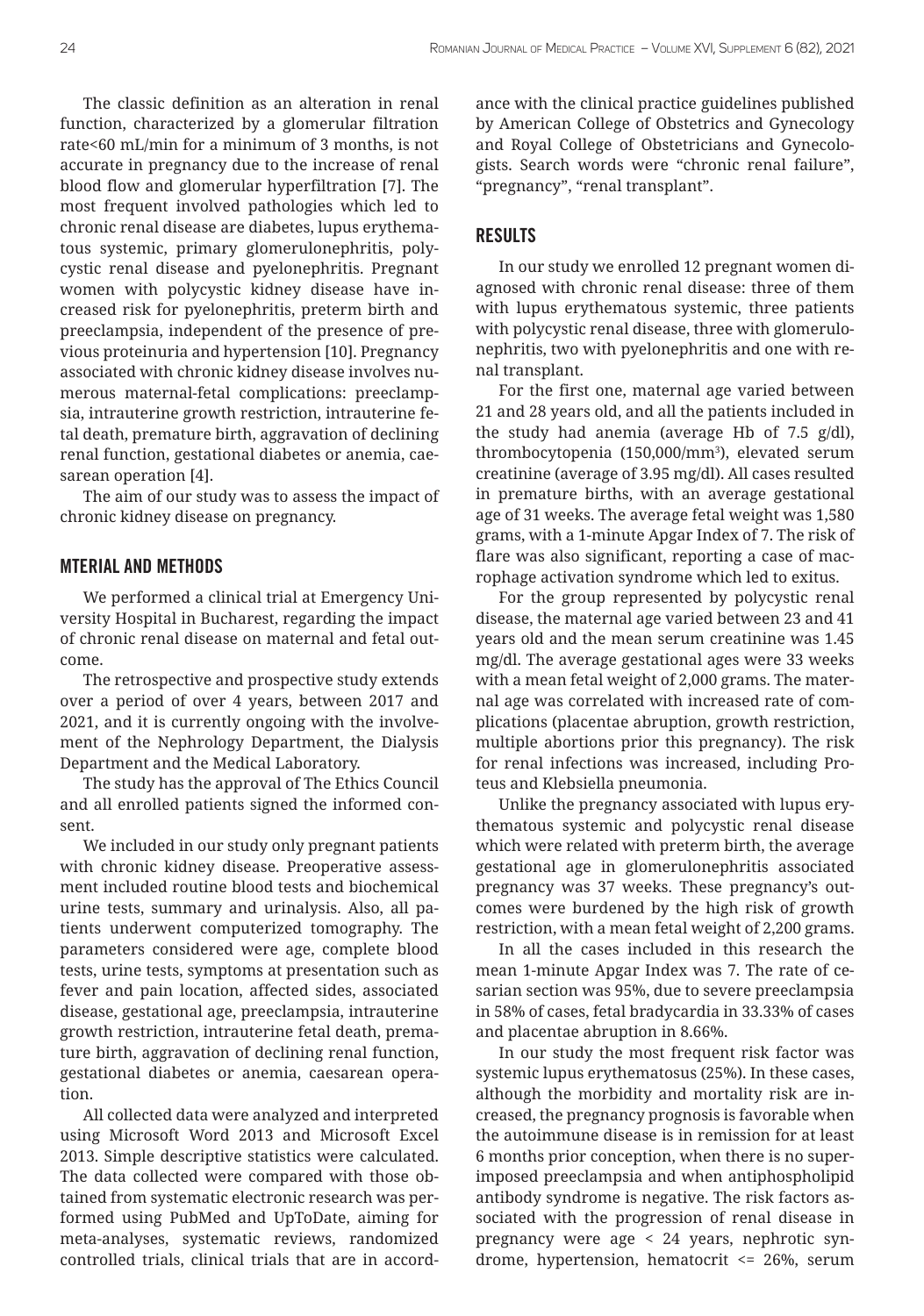

FIGURE 1. CT image of right atrophic kidney; left kidney with variable thickness of cortical index



FIGURE 2. CT aspect- Kidneys with normal shape, position and size, without radio dense lithiasis, with discrete secretion and absent excretion

creatinine > 1.4 mg/dl, prednisone monotherapy. The blood urea nitrogen had an average of 57 mg/dl, ranging between 26 and 173 mg/dl. Also, the factors that increased the risk of prematurity, described before, have all been met in only one case, most patients having a history of spontaneous miscarriages.

Excepting one case of a patient with renal transplant with no nitrogen retention, all the patients in the study were receiving dialysis. Despite that, in 8.33% of cases, the renal function decreased after giving birth, requiring a kidney transplant. The outcome of pregnancy associated with renal transplant was favorable.The average gestational age was 36- 37 weeks. Also, the fetal prognosis was favorable, with a mean weight of 2,800 grams and a 1-minute Apgar Index of 9.

The imagistic evaluation performed in our study included computed tomography. The figures 1 and 2 show various aspects of lupus nephritis, belonging to a 25-year-old, respectively 21-year-old patient, both on hemodialysis.

## **DISCUSSIONS**

Because Chronic Kidney Disease Epidemiology Collaboration can underestimate glomerular filtration rate in pregnancy, recent studies suggest that a serum creatinine over 0.87 mg/ml should be consider abnormal and that serial monitoring of this blood parameter should be used for evaluation of renal function in pregnancy [7,8,11].

The fetal and maternal adverse outcomes are direct correlated with the stage of chronic renal disease. Furthermore, most pregnancies associated with mild alteration of renal function (serum creatinine < 1.24 mg/dl), minimal proteinuria (< 1 g/24 h) and absent or well controlled hypertension, result in live births and no supplementary aggravation of kidney function [12]. Other studies associate the renal function stage three to five to a high risk of preterm births, fetal growth restriction and cesarean delivery [13].

Diabetic nephropathy affects 5-10% pregnancies in women with type 1 diabetes mellitus and it leads to increased risk of complications, such preeclampsia, and a higher risk of congenital defects [7,14]. Women with pregestational diabetes have a variable risk of loss of kidney function, depending on the glycemic control, the degree of proteinuria (microalbuminuria vs. proteinuria>3 g/24 h) [15].

Pregnancy in women on dialysis is associated with a higher risk of adverse events, with an overall successful rate of 89.2%. The risk of perinatal death or extreme prematurity were associated with preeclampsia, primigravida and lupus erythematous systemic. Also, a blood urea nitrogen < 35 mg/dl can be used as an objective for adjusting dialysis and ameliorate the outcomes of pregnancy [16].

New studies confirm that pregnant women on dialysis have a significant risk for preterm births (85%), neonatal intensive care unit (67%) and neonatal death (11%) [17].

Due to disruption of hypothalamic gonadal axis, women with end stage renal disease have impaired fertility. Since there is rapid restoration of fertility, kidney transplantation offers the best hope to women with end-stage renal disease who wish to become pregnant [11].

Maternal kidney transplantation is associated with multiple maternal and fetal complications. Diagnosis of preeclampsia may be difficult in these cases, due to late onset of hypertension and pre-existing proteinuria. A problem is the differential diagnosis between acute rejection and preeclampsia. A study performed by Yin et al. on a group of 26 pregnant women with biopsy-confirmed acute rejection and 78 pregnant women with preeclampsia concluded that the difference can be reported to the higher creatinine levels confirmed in the first group and increased proteinuria in the second group [18]. Also, the risk of prematurity and graft loss is most likely to occur in case of acute rejection [18].

Another meta-analysis and systematic review of pregnancy outcomes in women with kidney trans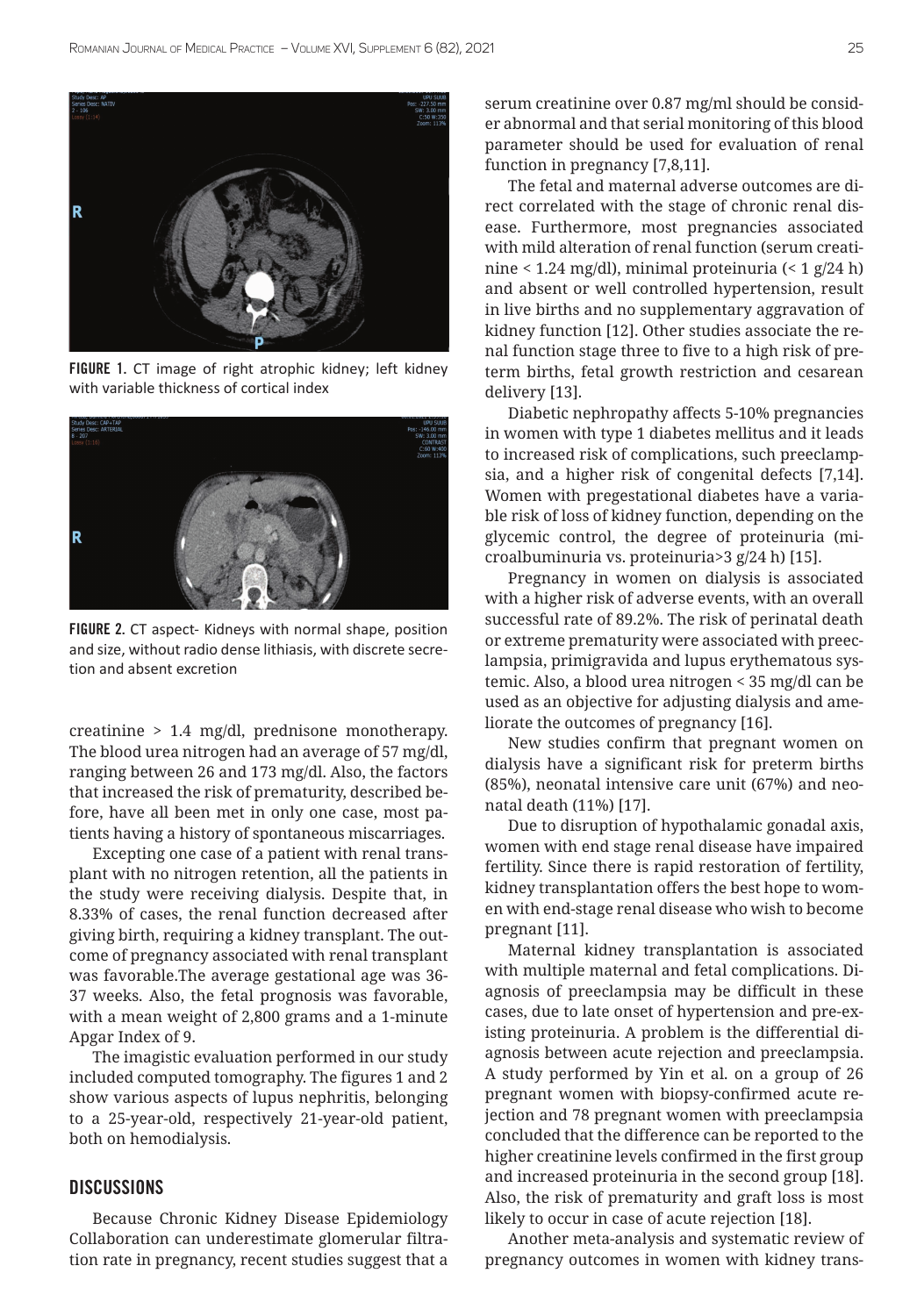plant, performed by Shah et al., concluded that, although the outcome of live births is favorable, the risk or preeclampsia was 21.5% and the risk of preterm delivery was 43.1%, both with 95% confidence interval [11].

The differential diagnosis between chronic renal disease and preeclampsia is challenging, due to the presence of the hypertension and proteinuria in both cases. Ultrasound studies showed that abnormal flow of the uterine and umbilical arteries is suggestive for preeclampsia, while normal flow confirm the renal disease [19].

Kidney biopsy can be performed during pregnancy, preferably before 25 weeks of gestation, but it must be avoided after 30 weeks of gestation due to the lack of benefits provided by a diagnosis and the uterus' growth [7,20]. Also, it implies risk of renal hematomas and blood transfusion [7,21].

Strategies for improving the pregnancy outcomes in chronic renal disease include management of diabetes, hypertension and proteinuria. The initiation of preeclampsia prevention approaches includes aspirin use, highly recommended between 12 and 36 weeks of gestation. Low-molecular weight heparin is recommended in case of increased proteinuria, because of the high thrombotic risk [15,19,22,23]. Blood pressure control can be achieved with antihypertensive drugs such as metildopa, nifedipine and labetalol. Angiotensin converting-enzyme inhibitors and angiotensin receptor blockers cause intrauterine growth restriction, oligohydramnios and fetal death, especially when administrated in the second and third trimester [21,24,25].

Immunosuppressive drugs as steroids, azathioprine, calcineurin inhibitors, can be used in pregnancy. Avoidance of nephrotoxic and teratogenic medications, as mycophenolate mofetil and cyclophosphamide, is necessary [26,27]. As far as anemia is concerned, erythropoietin, folic acid and intravenous saccharide ferric oxide are recommended [28].

Mode of delivery in women with chronic kidney disease should be based on usual obstetric indications [7,29,30].

### **CONCLUSIONS**

Renal chronic disease, an uncommon pathology during pregnancy, has important implications for maternal and fetal prognosis, correlated with the severity of the disease. Having different underlying pathologies, the management should be directed to each cause, with the aim of reducing the percentage of preterm birth, fetal intrauterine growth restriction, preeclampsia. Also, in addition to these maternal-fetal complications, pregnancy in a kidney transplant recipient continues to remain thought-provoking due to the risk of side effects from immunosuppressive medication and the risk of deterioration of allograft function. More studies are needed to be performed in order to successfully determine the appropriate therapeutic management, so the evolution of pregnancy associated with renal chronic disease should not be burdened by the currently reported incidents.

> *Conflict of interest:* none declared *Financial support:* none declared

#### REFERENCES

- 1. Kapoor N, Makanjuola D, Shehata H. Management of women with chronic renal disease in pregnancy. *The Obstetrician & Gynaecologist.*  2009;11(3):185-191.
- 2. Cunningham FG, Cox SM, Harstad TW, Mason RA, Pritchard JA. Chronic renal disease and pregnancy outcome. *Am J Obstet Gynecol.* 1990 Aug;163(2):453-9.
- 3. Fischer MJ, Lehnerz SD, Hebert JR, Parikh CR. Kidney disease is an independent risk factor for adverse fetal and maternal outcomes in pregnancy. *Am J Kidney Dis.* 2004 Mar;43(3):415-23.
- 4. Wiles K, Chappell L, Clark K, Elman L, Hall M, Lightstone L, Mohamed G, Mukherjee D, Nelson-Piercy C, Webster P, Whybrow R, Bramham K. Clinical practice guideline on pregnancy and renal disease. *BMC Nephrol.* 2019 Oct 31;20(1):401.
- 5. Hui D, Hladunewich MA. Chronic Kidney Disease and Pregnancy. *Obstet Gynecol.* 2019 Jun;133(6):1182-1194.
- 6. Webster P, Lightstone L, McKay DB, Josephson MA. Pregnancy in chronic kidney disease and kidney transplantation. *Kidney Int.* 2017 May;91(5):1047-1056.
- 7. Gouveia IF, Silva JR, Santos C, Carvalho C. Maternal and fetal outcomes of pregnancy in chronic kidney disease: diagnostic challenges, surveillance and treatment throughout the spectrum of kidney disease. *Brazilian Journal of Nephrology.* 2021;43(1):88-102.
- 8. Wiles K, Bramham K, Seed PT, Nelson-Piercy C, Lightstone L, Chappell LC. Serum Creatinine in Pregnancy: A Systematic Review. *Kidney Int Rep.* 2018 Oct 29;4(3):408-419.
- 9. Blom K, Odutayo A, Bramham K, Hladunewich MA. Pregnancy and Glomerular Disease: A Systematic Review of the Literature with Management Guidelines. *Clin J Am Soc Nephrol.* 2017 Nov 7;12(11):1862-1872.
- 10. Kuller JA, D'Andrea NM, McMahon MJ. Renal biopsy and pregnancy. *Am J Obstet Gynecol.* 2001 May;184(6):1093-6.
- 11. Edipidis K. Pregnancy in women with renal disease. Yes or no?. *Hippokratia.* 2011;15(Suppl 1):8-12.
- 12. Shah S, Venkatesan RL, Gupta A, Sanghavi MK, Welge J, Johansen R, Kean EB, Kaur T, Gupta A, Grant TJ, Verma P. Pregnancy outcomes in women with kidney transplant: Metaanalysis and systematic review. *BMC Nephrol.* 2019 Jan 23;20(1):24.
- 13. Williams D, Davison J. Chronic kidney disease in pregnancy. *BMJ.*  2008;336(7637):211-215.
- 14. Vidaeff AC, Yeomans ER, Ramin SM. Pregnancy in women with renal disease. Part II: specific underlying renal conditions. *Am J Perinatol.*  2008 Aug;25(7):399–405.
- 15. Sarwar A. Drugs in renal disease and pregnancy. *Best Pract Res Clin Obstet Gynaecol*. 2019 May;57:106-119.